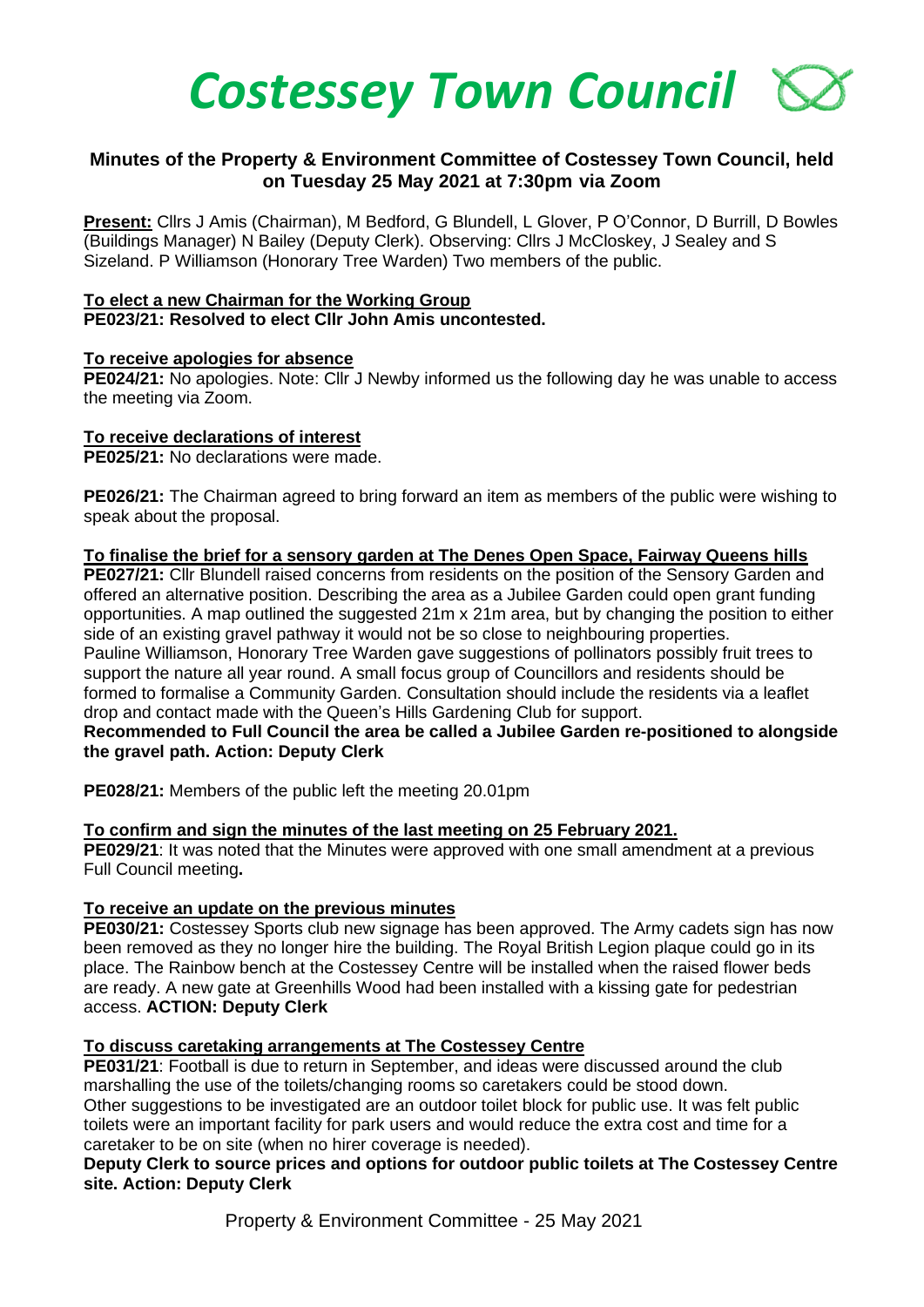# **To consider requirements for overnight security and gate locking**

**PE032/21:** The item would be discussed later.

# **To consider proposal for an outdoor Christmas tree with lights at the Costessey Centre**

**PE033/21:** Cllr Blundell asked for one real tree to be positioned outside each of the three halls and for members of the community to be allowed to decorate it. Health & Safety needed to be investigated together with costs. In addition, external lights could be put up at the Costessey Centre along the Longwater Lane fence line. The Council's Streetlight Contractor assists several other Town Council's with Christmas Lights, and could be contacted to get an idea of costs and options. A Feasibility Study was required. **Action: Deputy Clerk**

## **To receive information on Bee Corridors and Wildflower verges**

**PE033/21:** Cllr L Glover introduced her ideas previously suggested in a local newsletter for introducing more Bee and wildlife friendly verges and land. Husenbeth Close Open Space was a good example and areas around the Roundwell Monument on Dereham Road. There was support for the initiative so a list of potential sites/areas should be developed. The Highway Engineer needed to be consulted in case there was an impact on visibility. The grass cutter will need clear instructions to leave selected areas. **Action: Deputy Clerk**

### **To receive correspondence regarding Oval road Roundabout Bulb Planting**

**PE034/21**: After discussion it was decided that Bulb planting on the Oval Road Roundabout would not be successful due to the hard land. A more suitable idea would be to ask Norwich City Council for wildflowers instead. **Action: Deputy Clerk**

### **To receive an update on planned works to fencing at Breckland Park**

**PE035/21:** A programme of replacement fencing had taken place over the past few years. The stretch behind dwellings on Breckland Road was intertwined with a thick hedgerow varying in height. The work to remove it would take approx. a week and could start after the nesting season. A raised stretch of ball catching net above the fence line will be situated behind the permanent football goal being installed in June 2021. The hedgerow was far deeper than in other places and residents needed to be advised. The original fence line would be difficult to pick out. Some of the residents had cut back the hedgerow and replaced it with their own fencing but within their boundary. The office will write to all households affected. **ACTION: Deputy Clerk**

### **To receive the Zurich, Play Equipment inspections**

**PE036/21:** The regular six-monthly Zurich checks highlighted a couple of pieces of equipment requiring attention, one being the nest swing on Longwater Grounds. This has been temporarily removed awaiting further quotes for the part. **ACTION: Deputy Clerk**

**PE037/21:** Work has commenced this week on the long-awaited play equipment at Breckland Park which is funded in the main by £54,216 of Section 106 funds from Bennett Homes and £7,022 of Community Infrastructure Levy, topped up by Town Council funds.

### **To confirm the date of the next Property & Environment Working Group**

**PE038/21:** To confirm the next Property & Environment Working group is scheduled for 22nd June 2021 at 7.30pm via zoom

**PE039/21: RESOLVED to exclude the press and public from the meeting under the Public Bodies (Admissions to Meetings) Act 1960 on the grounds that it is not in the public interest to disclose discussion on the items below due to the discussions relating to contracts & security.**

**PE040/21:** All participants left except Working Group Members.